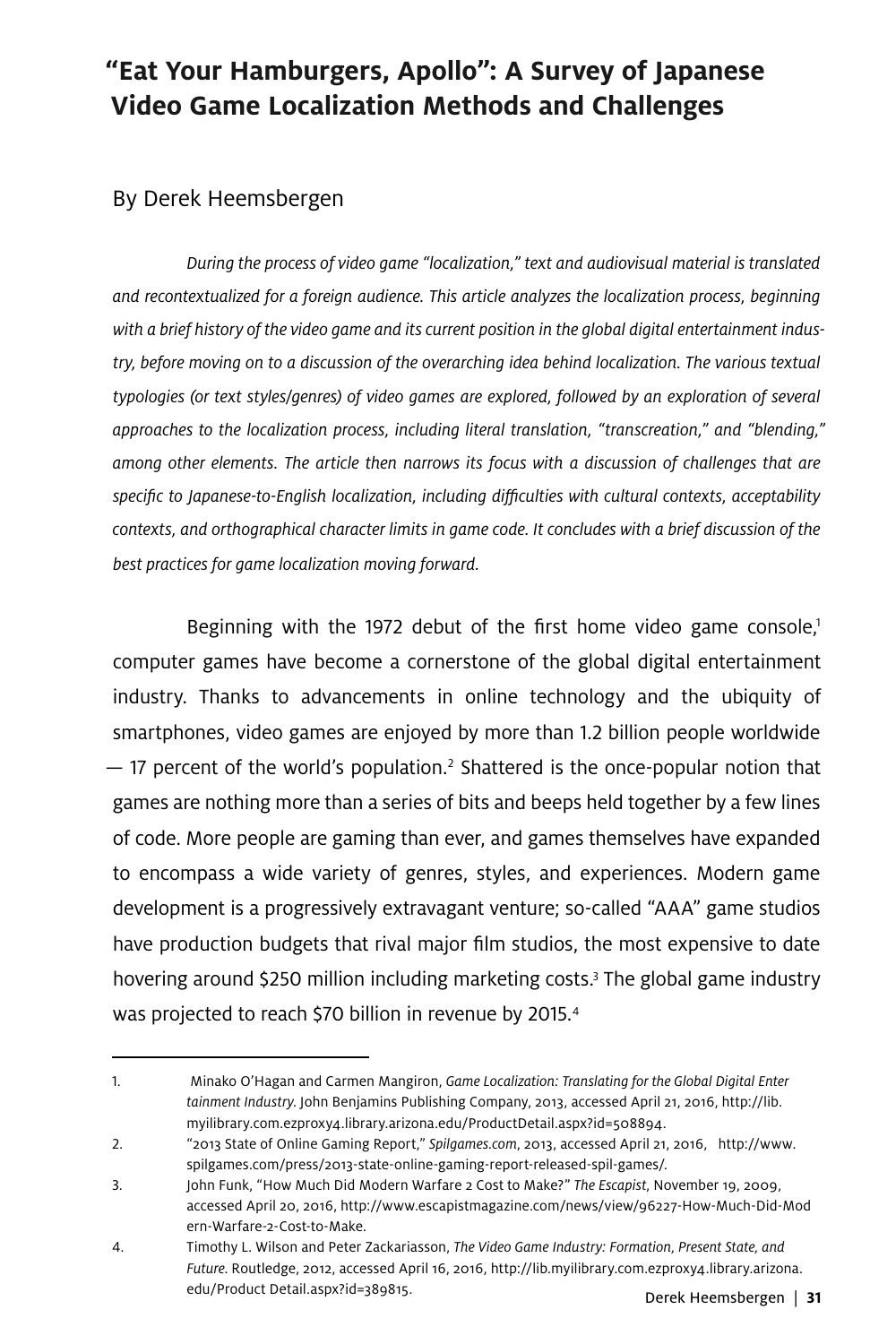As games continue to grow in popularity and financial backing, so too do they grow in complexity. In recent years, there has been a shift toward gaming as a vehicle for storytelling. Modern games are robust and increasingly cinematic, surpassing some novels in terms of textual volume. Chief among these are games within the role-playing genre, inspired by *Dungeons & Dragons* and pioneered by titles like *Final Fantasy*, *Dragon Quest*, and *Ultima*. Role-playing games reign supreme as the most popular genre in Japan, the country that gave birth to Nintendo and continues to be the second largest presence in the industry worldwide.<sup>5</sup> Of the ten top-selling games in the United States in the first quarter of 2013, seven were Japanese in origin.<sup>6</sup> These games, rich with Japanese text and graphical elements, necessitate translation into English before making a Western debut. It is here that the idea of "localization" takes shape: one-to-one translations are both impossible due to linguistic idiosyncrasies and impractical due to cultural differences between regions. Translators must not only accurately represent a game's original writing, but also make critical decisions about how to recontextualize uniquely Japanese themes for a non-Japanese audience.

Anime, another popular product of Japanese culture, poses similar challenges to the prospective translator. Anime predates video games by some fifty-five years,<sup>7</sup> but the two mediums run parallel in that they require translators to traverse the same pathways of cultural negotiation as part of the localization process. If we are to accept anime scholar Susan Napier's assertion that anime is *mukokuseki*, 8 or "without nationality," in spite of its Japanese identity, we can similarly argue that Japanese video games fall under the same category. Both are products of Japan with global appeal, but they still require a negotiation of Japanese "cultural odor" (a term coined by author Koichi Iwabuchi to describe the "imprint" a culture leaves on its exports)<sup>9</sup> by English translators in order to make them comprehensible

<sup>5.</sup> Minako O'Hagan, "Manga, Anime and Video Games: Globalizing Japanese Cultural Production," *Perspectives* (2007): 242-247, doi: 10.1080/09076760708669041.

<sup>6.</sup> Jennifer Dewinter from Mark J.P. Wolf, *Video Games Around the World*. MIT Press, 2015: 319-344.

<sup>7.</sup> Linda Sieg, "Japan finds films by early anime pioneers," *Reuters*, March 27, 2008, accessed April 21, 2016, http://www.reuters.com/article/us-japan-anime-pioneers-idUST23069120080327.

<sup>8.</sup> Susan Napier, *Anime from Akira to Howl's Moving Castle: Experiencing Contemporary Japanese Anima tion*. Palgrave Macmillan, 2001, accessed April 22, 2016, http://site.ebrary.com.ezproxy4.library. arizona.edu/lib/arizona/detail.action?docID=10023002.

<sup>9.</sup> Annie Manion, "Global Samurai," *Japan Railway & Transport Review* 45 (2006): 46-47, accessed May 1, 2016, http://www.jrtr.net/jrtr45/ap.html.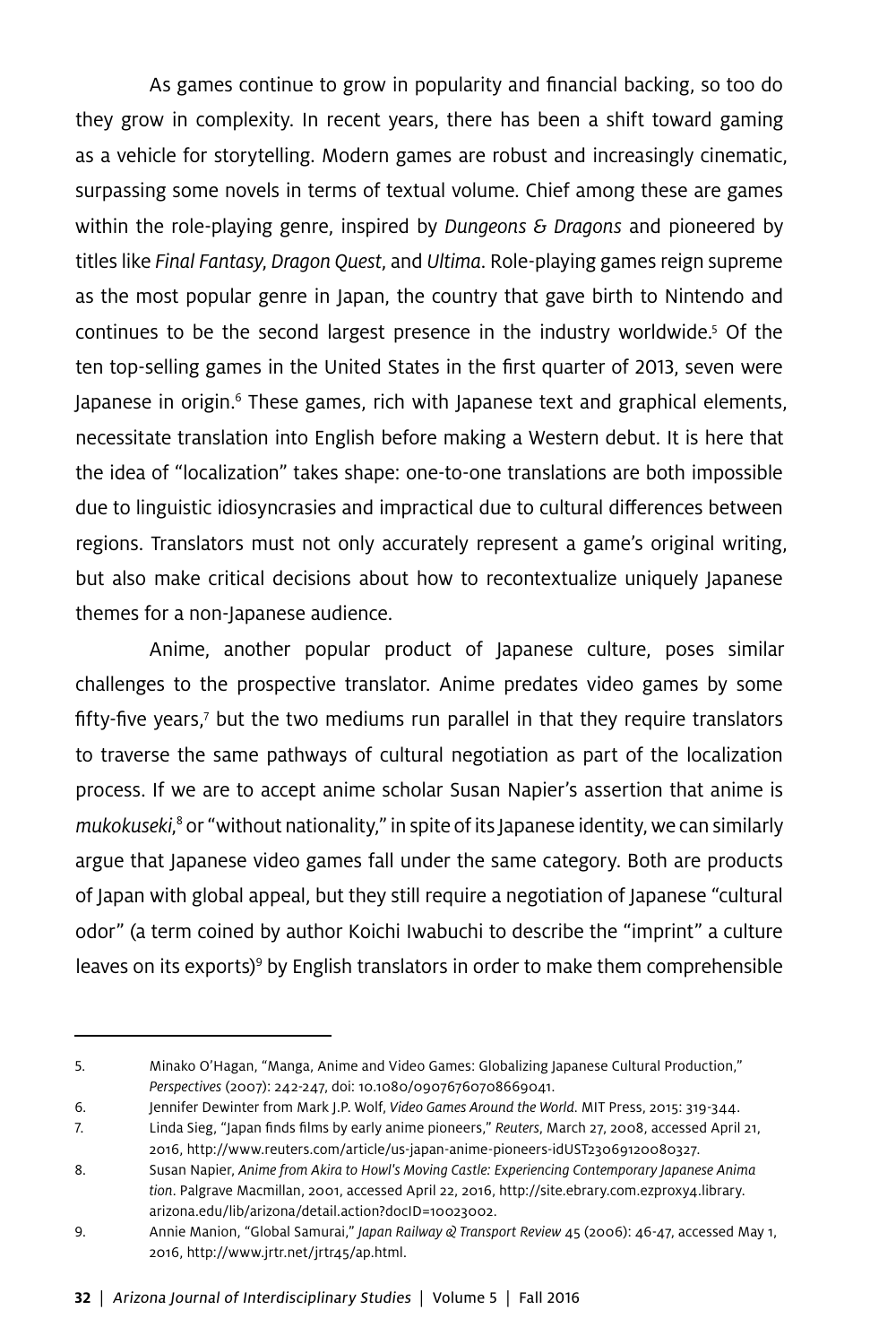and evaluable in a Western context. It follows that game translation needs to be approached not only with attention to language itself, but with a mindset that is conscientious of cross-cultural differences if it is to be wholly successful.

In this article, the discourse surrounding game localization is explored, beginning with a broad view before focusing on unique challenges that arise in Japanese-to-English translation. Taking this analysis into consideration, the paper concludes with a discussion of the best practices for game localization moving forward.

### What is Game Localization?

It is useful to begin with a macro-level discussion of game localization theory that caters to a universal context. The emergent field of game studies encompasses a variety of interdisciplinary research interests, from in-depth dissection of game programming and design elements to narrative analysis and beyond. Game scholars, as well as organizations like the Digital Games Research Association (DIGRA),<sup>10</sup> formed in 2002, dedicate themselves to unpacking the myriad components that constitute "games" to discern what makes them not only entertaining, but meaningful in a broader (often psychosocial) capacity. At present, localization remains an understudied area within this field, due in part to a paucity of scholarly works on the subject in Japan.

A notable feature of game localization observed in prior studies  $<sup>11</sup>$  is the</sup> influence of "entertainment value" on translation strategies. In order to maximize this nebulous and subjective concept, the translator is licensed considerable freedom within this space to interpret and produce text that may or may not align semantically with the original script. This process can be more accurately described as "transcreation,"12 due to the creative nature of the translator's work. Differences exist in the degree of liberty given to the translators according to individual game publishers' internal policies, but most acknowledge the importance of recontextualization as part of the creative process. The game's translator and

<sup>10.</sup> Minako O'Hagan, "Putting Pleasure First: Localizing Japanese Video Games," *TTR: Traduction, Termi nologie, Rédaction* 22, no. 1 (2009): 147-165, doi: 10.7202/044785ar.

<sup>11.</sup> Carmen Mangiron Hevian, "Video Games Localisation: Posing New Challenges to the Translator," *Perspectives 14*, no. 4 (2007): 306-323, doi: 10.1080/09076760708669046.

<sup>12.</sup> Minako O'Hagan, "Manga, Anime and Video Games," 242-247.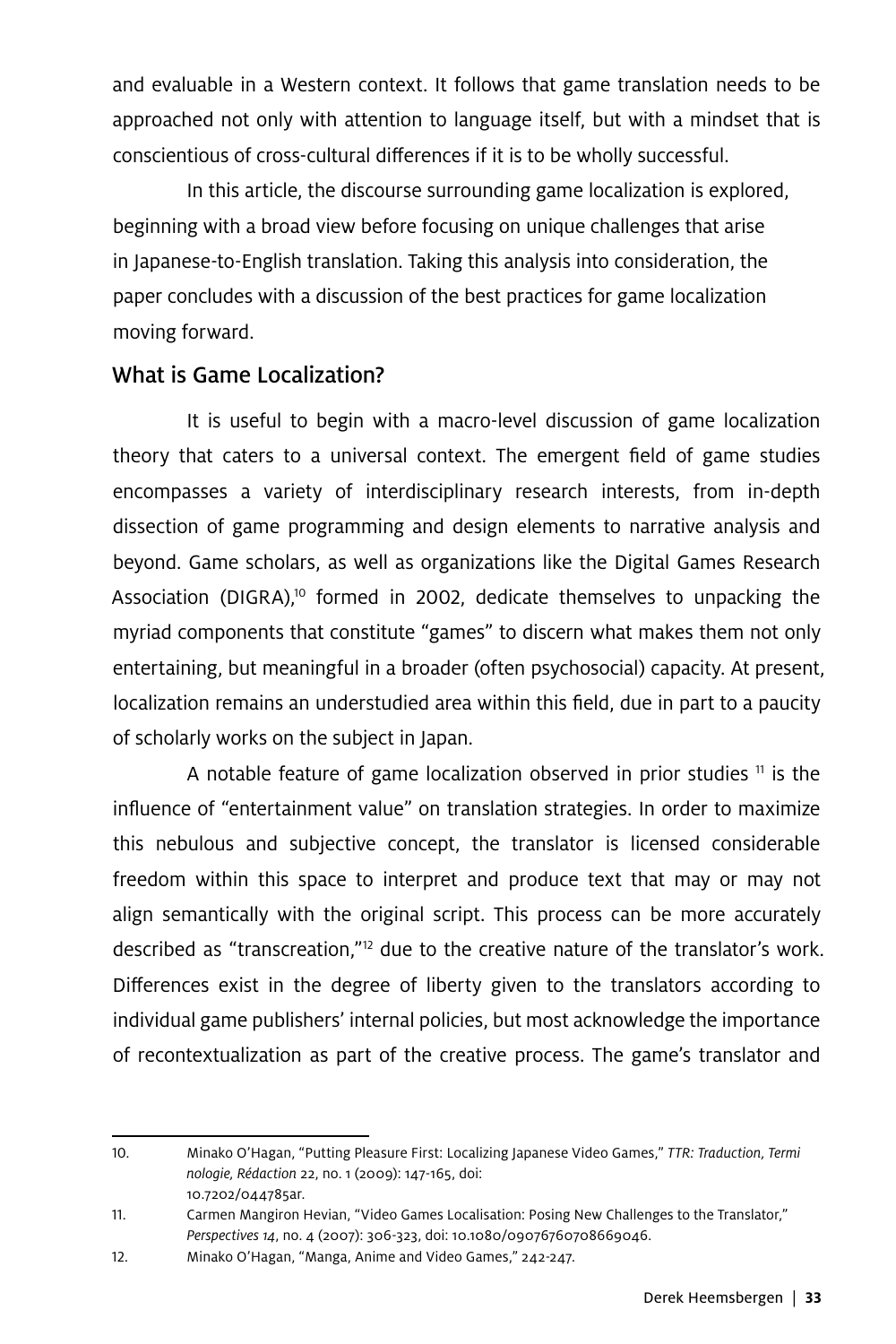its original writer are two sides of the same coin; they are both artists who make conscious decisions about what they intend to convey through their writing with a particular audience in mind.

The end goal of video game localization, one could argue, is to provide the same gameplay experience for an international audience, regardless of their language and cultural background. If language was an insignificant factor, developers could sell their games in an un-translated state abroad without repercussion (and indeed, some consumers do intentionally seek foreign-language games, but typically only those that are domestically unavailable and text-minimal). But language is significant: to fully engage the player, modern games demand comprehension of their functional systems as well as their narratives, all of which is traditionally delivered to some degree via language, visual cues notwithstanding. Inattention, to this end, results in text that is unintelligible, unintentionally humorous, or a mixture of the two.<sup>13,14</sup> More fundamentally, poor localization represents a failure to communicate with the player. It might be more accurate to say that the true goal of localization is to create comprehensible and evaluable contexts within the limited scope of each game.

### Why Make Changes When Adapting for a Particular Audience?

Successful localization utilizes a mixture of domestication and foreignization strategies;<sup>15</sup> ideally, it makes the game enjoyable and evaluable in the target language while preserving its "essence." Essence is a difficult thing to quantify, but it more or less equates to a game's identity — the core components that make each game a unique experience in its own right.

Edits are frequently made during localization to account for extralinguistic differences between a game's country of origin and its target market. Video games, much like films, occupy a space somewhere between art and commercial product. Embedded somewhere in these works of fiction are ideological pieces of

<sup>13.</sup> Gergo Vas, "The Funniest (And Worst) Engrish In Classic Japanese Video Games," *Kotaku*, February 1, 2013, accessed April 14, 2016, http://kotaku.com/5980508/the-funniest-and-worst-engrish-in-classicjapanese-video-games.

<sup>14.</sup> Robert Zak, "15 Hilarious Translation Fails in Video Games," *WhatCulture.com*, November 14, 2015, Accessed April 14, 2016, http://whatculture.com/gaming/15-hilarious-translation-fails-in-vid eo-games.

<sup>15.</sup> Minako O'Hagan, "Putting Pleasure First," 147-165.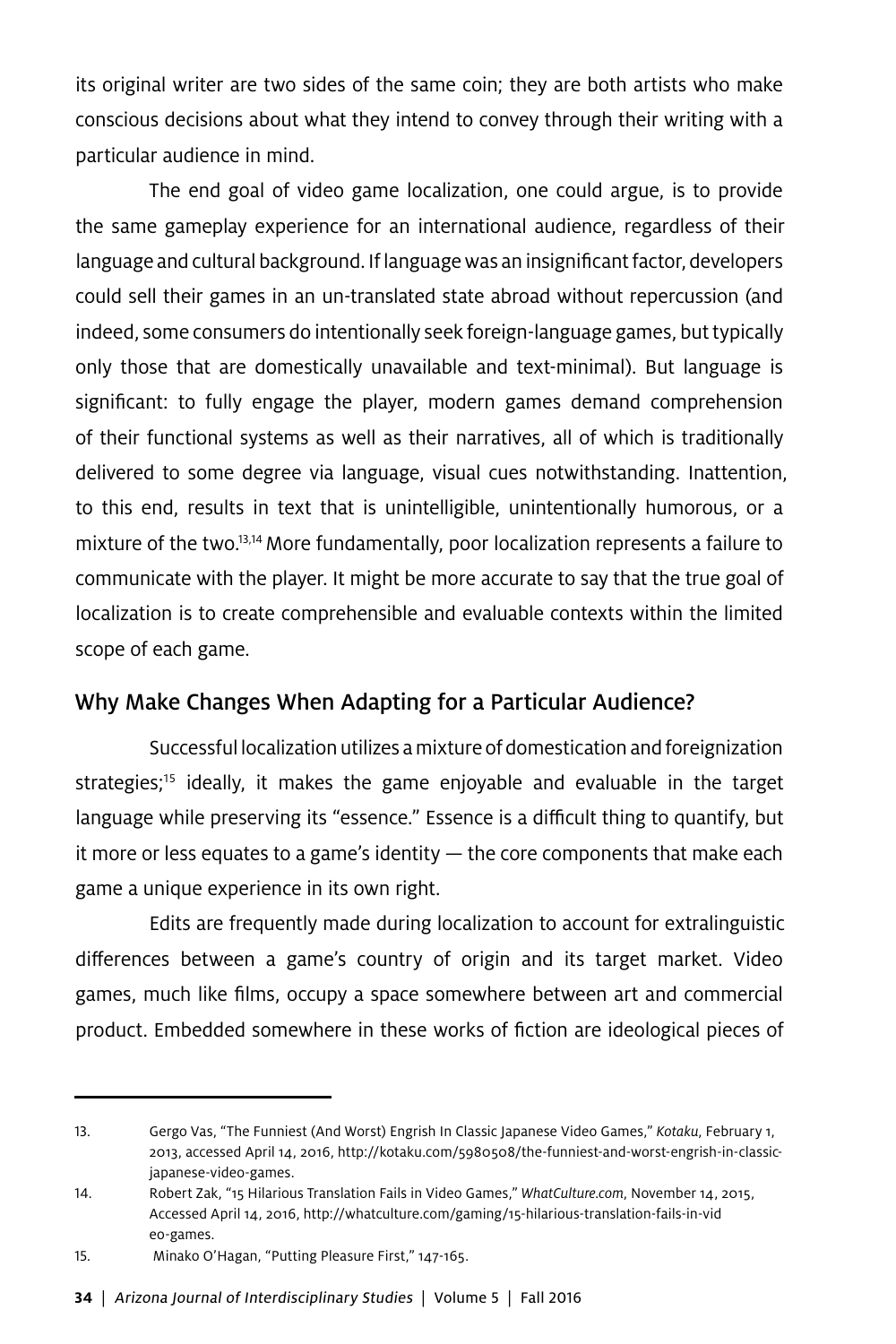their creators, which are in turn influenced by their respective environments, life experiences, and most importantly for this discussion, cultures. It is the localizer's job to assess how these cultural influences should be framed or recontextualized to make a game palatable for an international audience. Cultural references include benign representations, like depictions of social rituals, to more contentious themes like the sexualization of minors — which will be discussed at length later in this paper.

Market viability is a factor as well; aside from the creative quandaries posed by the localization process, publishers must also be aware of what thematic material might be objectionable in a given market. The Entertainment Software Rating Board (ESRB), a non-profit body established in 1994 by the Entertainment Software Association, assigns a content rating to most commercially available games in North America. These ratings range from "Early Childhood" to "Adults Only," the latter reserved for games that include "prolonged scenes of intense violence, graphic sexual content and/or gambling with real currency" (ESRB). An "Adults Only" rating effectively prevents a game from being sold at retail or distributed by Sony, Nintendo, and Microsoft for their respective consoles<sup>16</sup> For this reason, most localization involves the removal or alteration of elements that might earn an "Adults Only" rating in North America, even if those elements were judged to be appropriate abroad.

### Genres and Textual Typologies

The current discourse on game localization accounts for several different translation strategies. But before a translator can choose a strategy, they must answer the following question: does each game genre require a different approach based on its textual typology, or mode of presenting text to the player?  $17$  As previously mentioned, modern games span a wide variety of styles. Genres such as puzzle and first-person shooter (FPS) tend to be the most action- or functionoriented. These games typically feature a brief tutorial phase, where the user is instructed how to play through text, in addition to visual and audio cues. Using

<sup>16.</sup> Ben Kuchera, "Why the Adults Only rating may be pointless and harmful to games as an art form," *Polygon*, February 10, 2014, accessed April 12, 2016, http://www.polygon.com/2014/2/10/5362502/ adults-only-rating-pointless-and-harmful-games-as-art-form.

<sup>17.</sup> Alberto Fernández Costales, "Exploring Translation Strategies in Video Game Localisation," *MONTI: Monografías de traducción e interpretación 4* (2012): 385-408, accessed April 28, 2016, http:// hdl.handle.net/10045/26956.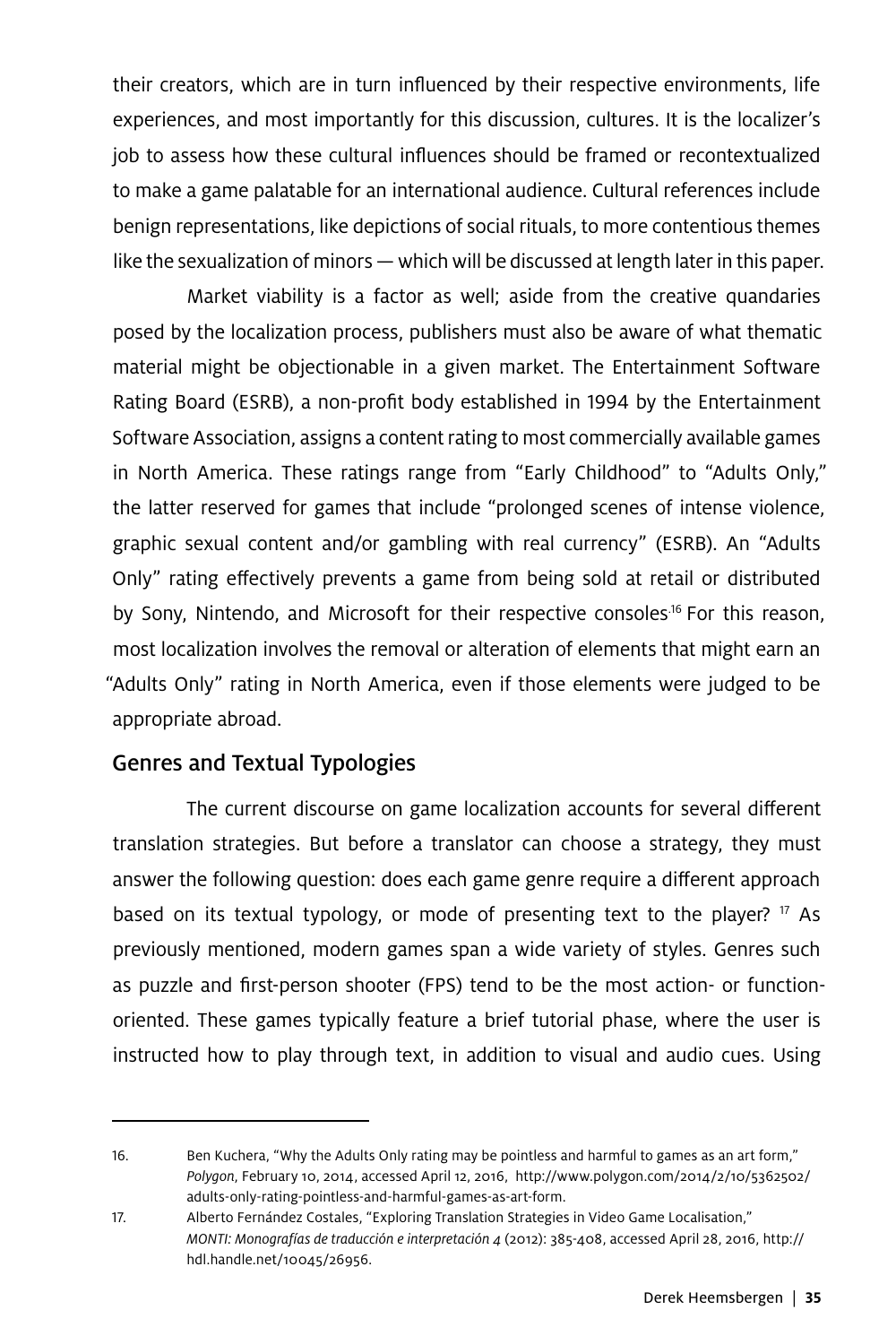this knowledge as a base, the player continues the game using their own skill and intuition. The role-playing game (RPG) and visual novel genres, on the other hand, are far more voluminous in terms of translatable assets. The primary aim of these games is to deliver a narrative primarily through written language. The player must constantly read and comprehend text, lest they become confused or unable to progress through the game.

This might seem to make a case for selecting a translation strategy based on genre, but the reality is that modern games are not easy to demarcate into clear categories. Developers are increasingly hybridizing their games by implementing a mix of features typically associated with disparate genres. Today we have puzzle RPGs (e.g. *Puzzle Quest*, *Puzzle & Dragons*), musical shooters (e.g. *Rez, Child of Eden*), and tactical pinball games (e.g. *Odama, Rollers of the Realm*). In particular, RPG elements are beginning to creep into most genres; it is increasingly rare to see an FPS (e.g. *Destiny, Borderlands*) that does not transparently feature avatar customization or a conflict system, resolved in part by numerical values and dice rolls. Instead of translating according to genre, it might be more prudent to take a case-by-case approach that is sensitive to context.

#### Translation Strategies

The most straightforward approach to localization is literal translation, an approach employed since the earliest days of game development. It is suitable for games that are less reliant on language, or have technical terminology that needs to be rendered as closely as possible to its original form. This is the case for simulation and sports titles, for example, as they have specialized terminology that relates to technical jargon (e.g. names of mechanical parts in *Train Simulator*) or rules/ scorekeeping, respectively.

Another option, and the one most frequently selected in localization, is the aforementioned process of transcreation. With this approach, the translator is allowed some degree of freedom in selecting analogous representations for language that might be awkward or difficult to parse if translated literally. Transcreation is what allows for creative changes to proper nouns in a game's script, or even to its title. For example, the *Legend of Heroes* series, a popular line of Japanese RPGs, has seven games to date that follow the naming format of "Eiyuu Densetsu: [word] *no Kiseki.*" The most recent game in the series is known as 閃の軌跡 (*Sen no Kiseki*) in Japan.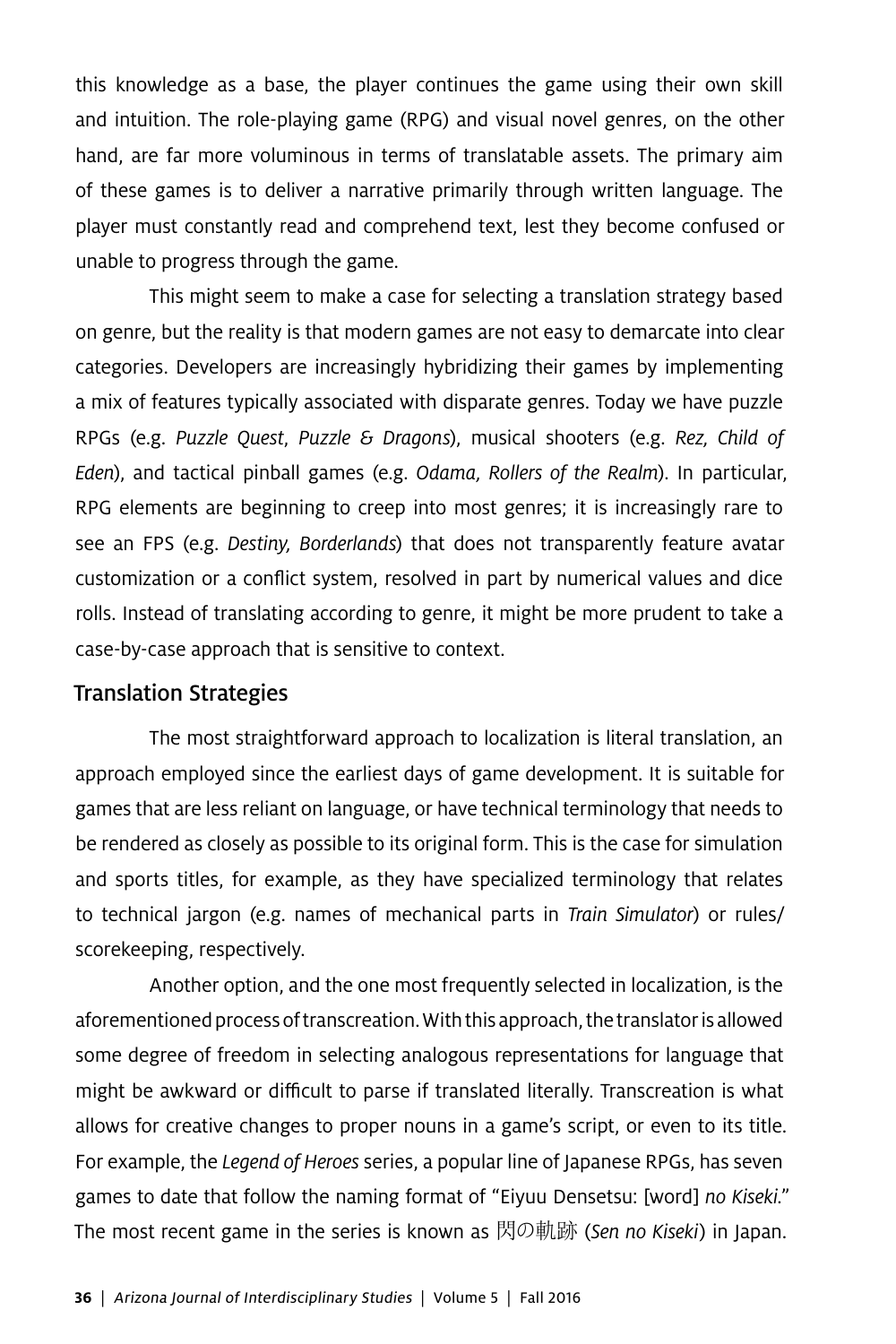Translated literally, it means something like "Trails of the Flash," but it was localized as "Trails of Cold Steel" in North America. Alliterations and other forms of wordplay are often subject to transcreation as well: in the racing game *Mario Kart Wii*, players can select a vehicle called the "Dolphin Dasher" in English, which was rendered as "Velocidelfín" in the Spanish version of the game.<sup>18</sup> Transcreation, as noted previously, requires a negotiation of domestication and foreignization strategies as the translator decides what to alter and what to reinvent. It should be noted that transcreation can also involve strategic omission of certain game elements.

The most involved approach to translation is "blending," or rewriting a game's narrative for a target culture. While contentious and subject to a translator's judgment, this is a viable strategy when attempting to translate a story that requires extensive knowledge of a given culture for it to be comprehensible. It can involve replacement of original visual assets, characters, story beats, and other narrative aspects. One example of blending is the English localization of Korean Massively Multiplayer Online RPG (MMORPG) *Legend of Darkness*. The original version of the game was created with a Korean audience in mind, catering to their preferences in terms of visual style and social environment. The localization team chose to effectively revamp its atmosphere and narrative in order to suit U.S. audiences, renaming the game *Dark Ages* in the process. One user, Richard Aioshi, describes it as such:

> ... the game is not merely a localization produced by implementing the English language. Instead, it replaces its forebear's gritty lawlessness with a distinctive emphasis on role-playing, intricate political systems and organized religions, intertwining them with elements of Gaelic and Lovecraftian horror.<sup>19</sup>

In this case, blending created an opportunity for a game to succeed in a market that might otherwise have rejected it.

A non-translation strategy is sometimes viable in part or in whole. Nontranslation is often entwined with tradition, such as the longstanding Japanese naming conventions of special moves in the *Street Fighter* series.20 Translators may also choose to leave mythological references intact regardless of target language, like the

<sup>18.</sup> Alberto Fernández Costales, "Exploring Translation Strategies in Video Game Localisation," 385-408.

<sup>19.</sup> Beth E. Kolko and Alexander Thayer, "Localization of Digital Games: The Process of Blending for the Global Games Market," *Technical Communication 51*, no. 4 (2004): 477-488, accessed April 26, 2016, http://www.jstor.org.ezproxy4.library.arizona.edu/stable/43092358.

<sup>20.</sup> Alberto Fernández Costales, "Exploring Translation Strategies in Video Game Localisation," 385-408.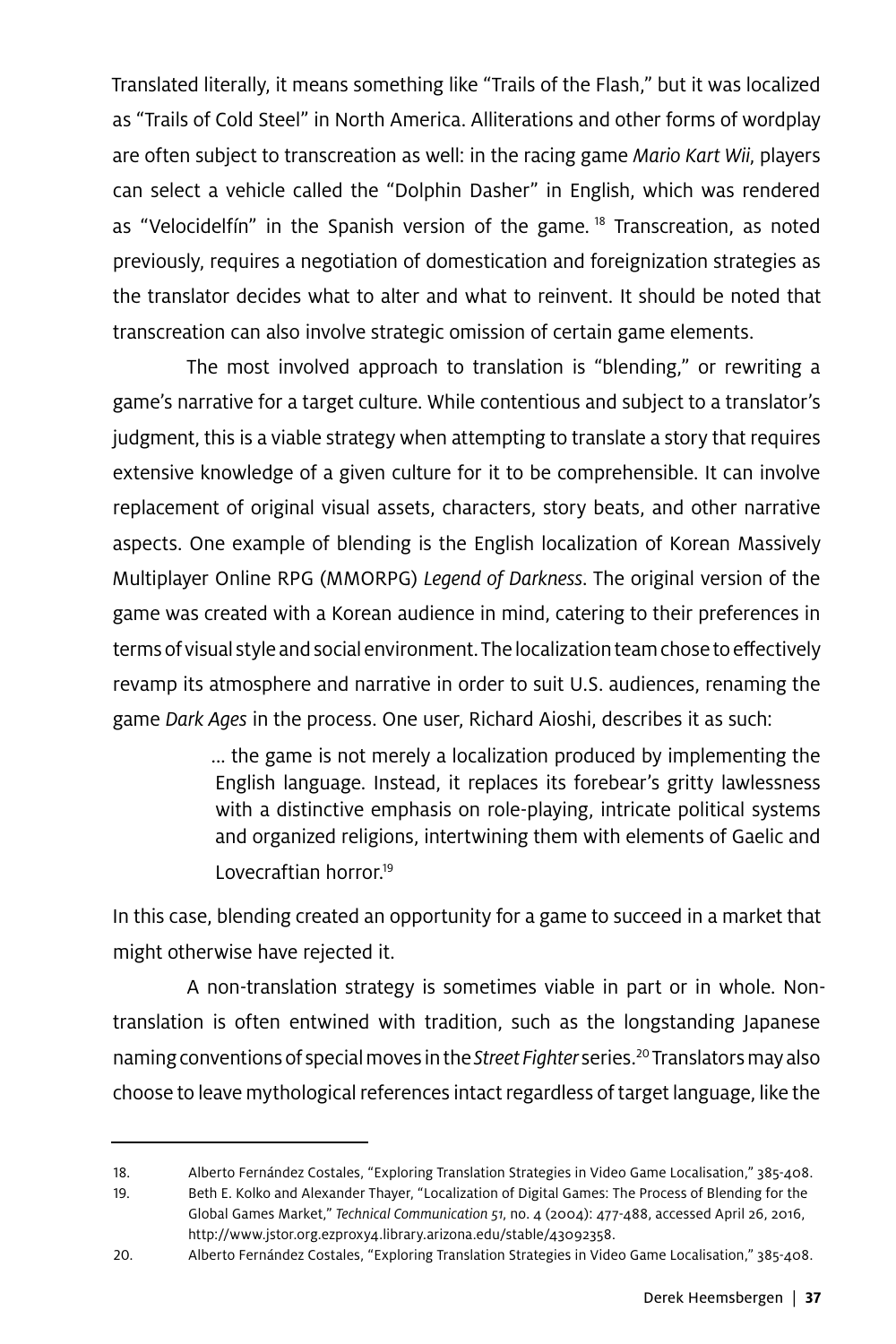names of the myriad demons and spirits in the polytheistic universe of *Shin Megami Tensei*—which, incidentally, was popularized in North America under its original Japanese name, 真 • 女神転生 (*Shin Megami Tensei*), rather than "True Goddess Reincarnation." Non-translation, at odds with blending, is a method for preserving the original "flavor" of certain culturally-bound characteristics possessed by a game.

A final element that does not fit into any of the above categories is the translator's responsibility to be aware of meta-textual references.<sup>21</sup> As video games continue to grow as a creative medium, they leave behind a legacy of celebrated stories and characters; the long-running *The Legend of Zelda* series celebrated its thirtieth anniversary in February 2016, for instance.<sup>22</sup> As game franchises expand, so do the repositories of lore and terminology that are unique to each universe. Translation that draws upon knowledge of these established conventions is effective in meeting the expectations of seasoned consumers.

Localization occasionally involves other functional alterations to a game, such as increasing or decreasing its difficulty level to suit a given market.<sup>23</sup> These considerations, while deserving of further inquiry, are beyond the scope of this paper.

## What Challenges are Specific to Localization of Japanese Games? Cultural Contexts

The first key area that prompts creative changes in localization relates to the navigation of cultural contexts that have the potential to bewilder a foreign audience. Many games made in Japan feature distinctly Japanese themes and references that need to be unpacked as a part of the localization process. A game might be set in a Japanese high school, where students make constant reference to hierarchical relationships (*Persona 4*), or base its narrative premise around a fantastical version of the idol industry, which turns young pop musicians into commercial products (*Tokyo Mirage Sessions*). Perhaps a game's fictional religion draws upon aspects of Shintoism (Yuna's rite of "sending" in *Final Fantasy X*), or its setting is an alternate-

<sup>21.</sup> Ibid.

<sup>22.</sup> Mike Epstein,"10 Video Games That Are Going to Make You Feel Old In 2016," *Digital Trends*, January 12, 2016, accessed May 1, 2016, http://www.digitaltrends.com/gaming/video-game-anniversa ries-2016/.

<sup>23.</sup> Rebecca Carlson and Jonathan Corliss, "Imagined Commodities: Video Game Localization and Mythologies of Cultural Difference," *Games and Culture* 6, no. 1 (2011): 61-82, accessed April 13, 2016, doi: 10.1177/1555412010377322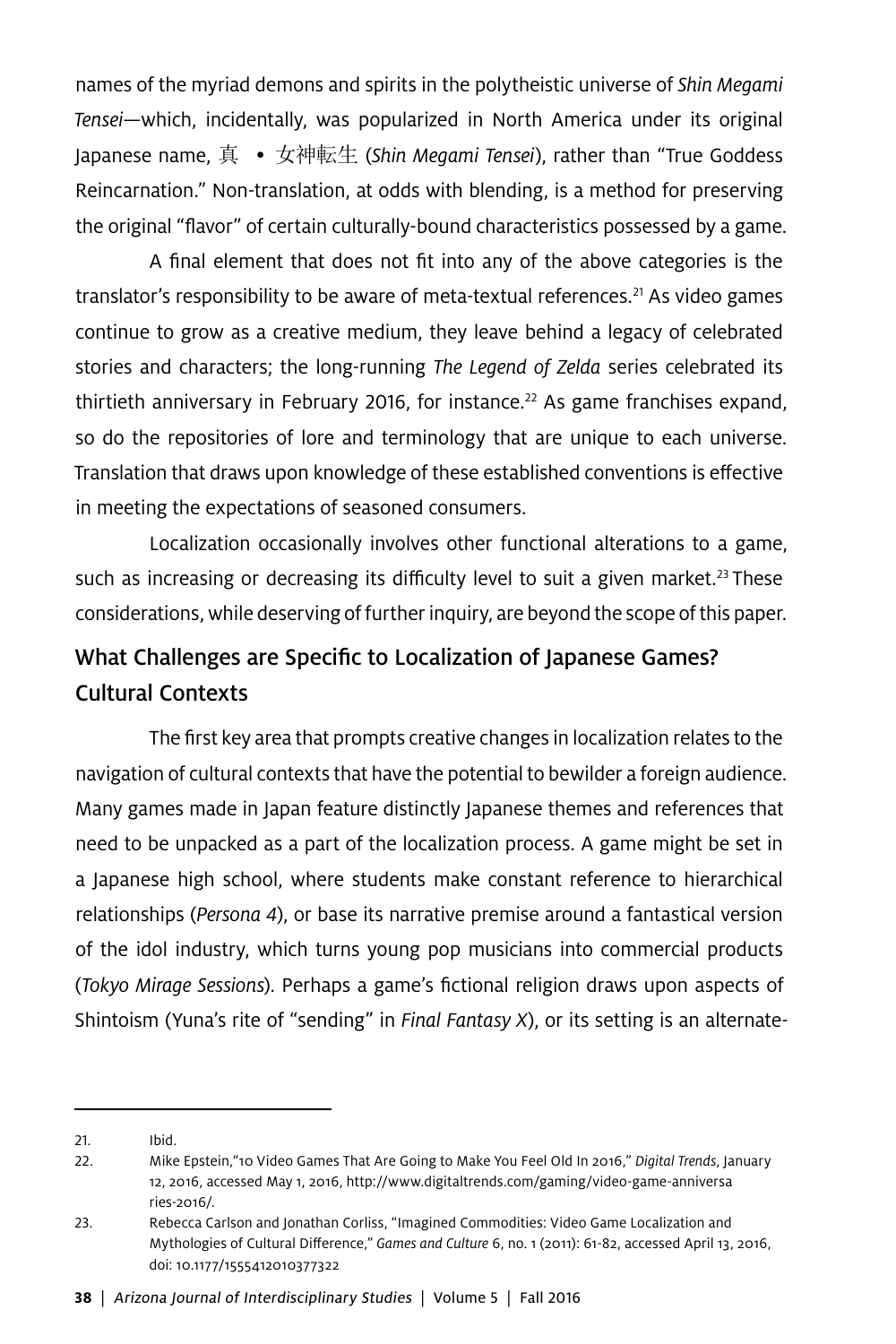world version of a real-life Japanese locale (the streets of Shibuya in *The World Ends With You*). The Western player is unlikely to approach these references with the same familiarity as the Japanese player, so the translator must decide how to reframe them for maximum intelligibility and entertainment value.

In the 1990s, when the video game industry was taking tentative steps towards its adolescence, there was a prevailing attitude that dichotomized the American and Japanese markets into entirely separate, seemingly incompatible, cultural spheres. Anything deemed "too Japanese" was a risk, and publishers went to great lengths in their efforts to Westernize games. A notable example was the original localization of *Revelations*: *Persona* in 1996. An interview with former Atlus marketing manager Gail Salamanca reveals the company's concerns at the time. "The localization staff was really concerned about the game being too Japanese and alienating Western consumers," Salamanca said. "So a majority of the references to Japan and Japanese culture were either altered or changed."<sup>24</sup> The game, set in a Japanese high school, followed a group of characters who fight against demonic forces by summoning supernatural manifestations of their personalities called "Personas." However, the American version of the game expunges much of what makes it identifiably Japanese by Westernizing the names of characters and the places they visit. One character, Masao "Mark" Inaba, even had his ethnicity changed from Japanese to African-American.<sup>25</sup> The game was later retranslated and re-released in 2009. The new localization, informed by a shift in Western attitudes towards Japanese culture, reverted the altered elements to their original forms. In this case, blending has given way to a transcreational localization approach. We can see evidence of this evolution in translation strategy within that same series by examining *Persona 4*, released in 2008. Similar to its predecessors, *Persona 4* is set in a fictional Japanese high school and follows a group of super-powered teenagers as they solve a supernatural murder mystery. Many elements of the game's setting are unmistakably bound to its culture: as the game's protagonist, the player studies

<sup>24.</sup> Kimberley Wallace, "Perfecting Persona: How Atlus USA Bloomed," *Game Informer*, September 17, 2013, accessed April 20, 2016, http://www.gameinformer.com/b/features/archive/2013/09/17/per fecting-persona-how-atlus-usa-bloomed.aspx?PageIndex=2.

<sup>25.</sup> Jeriaska, "Interview: Atlus Talks Translating Shin Megami Tensei," *Gamasutra*, August 13, 2009, ac cessed April 20, 2016, http://www.gamasutra.com/view/news/115731/Interview\_Atlus\_Talks\_Trans lating\_Shin\_Megami\_Tensei\_Persona\_for\_PSP.php.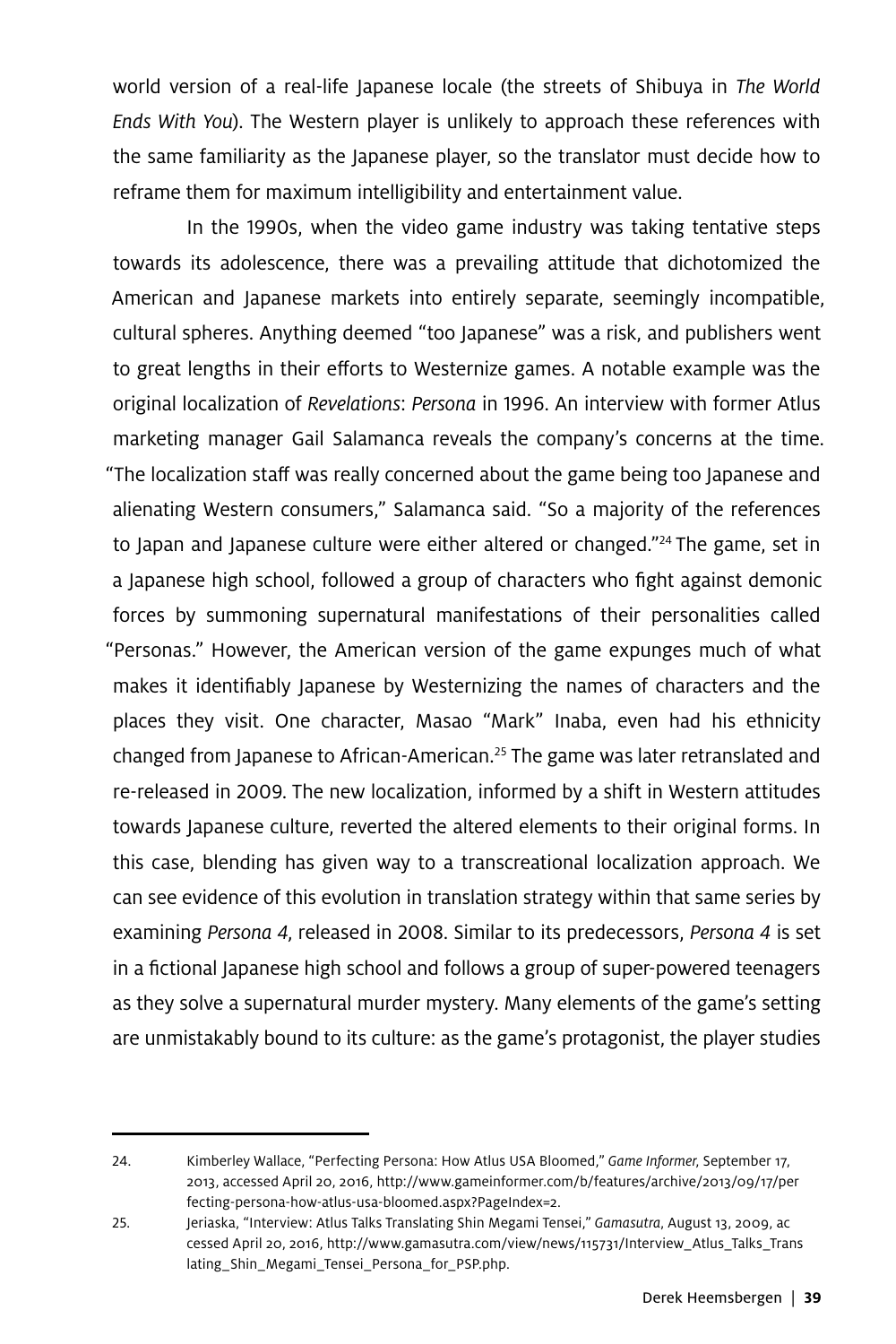for exams, works a part-time job folding *origami* cranes, and watches fireworks at a *tanabata* festival. But instead of shying away from its inherent Japaneseness, the localization team chose to embrace the game's identity. Honorifics such as *senpai* are retained in the English script, as well as references to Japanese food, social rituals, and places. Far from alienating its American audience, the game was a resounding success, winning a plethora of awards and going on to spawn a number of spin-off titles.26

We can observe a similar phenomenon by examining the *Phoenix Wright: Ace Attorney* series. Released in 2005, *Phoenix Wright* stars a lawyer of the same name who defends seemingly un-defendable clients who have been convicted of murder. The proceedings are often humorous and rely heavily on puns, cultural references, and other comical situations to amuse the player. The Japanese version of the game clearly establishes that it is set in Japan, but the American version was altered to situate the action in Los Angeles  $-$  a notion that is increasingly implausible, as the series now spans six main entries and three spin-offs that are heavily steeped in Japanese culture.<sup>27</sup> Its obvious Japanese-ness, dismantled and at odds with an English script that says otherwise, is frequently satirized by fans. $28$ In spite of this, the series has generally been well received, $29$  and shows that a domestication approach is viable in some contexts.

### Acceptability Contexts

There exists a different standard in Japanese culture for acceptability of themes that relate to sexuality, violence, and religion. A derisive attitude towards homosexuality, common in Japan, is met with consternation by an increasingly large segment of the American population. Conversely, exploitation of Christian imagery was considered taboo in Japan-developed video games released in America throughout the 1990s. These societal attitudes, subject to change over time, inform the decisions translators make when localizing games for an American audience.

<sup>26.</sup> Kimberley Wallace, "Perfecting Persona."

<sup>27.</sup> Bob Mackey, "Expert Witness: An Interview with Alex Smith, the Writer Behind Ace Attorney's English Debut," *USGamer*, June 23, 2015, accessed April 24, 2016, http://www.usgamer.net/articles/expertwitness-an-interview-with-alex-smith-the-writer-behind-ace-attorneys-english-debut.

<sup>28.</sup> Katie Tiedrich, "Culture Schlock," *Awkward Zombie*, December 9, 2013, accessed April 12, 2016, http://www.awkwardzombie.com/index.php?comic=120913.

<sup>29.</sup> Bob Mackey, "Expert Witness."

**<sup>40</sup>** | Arizona Journal of Interdisciplinary Studies | Volume 5 | Fall 2016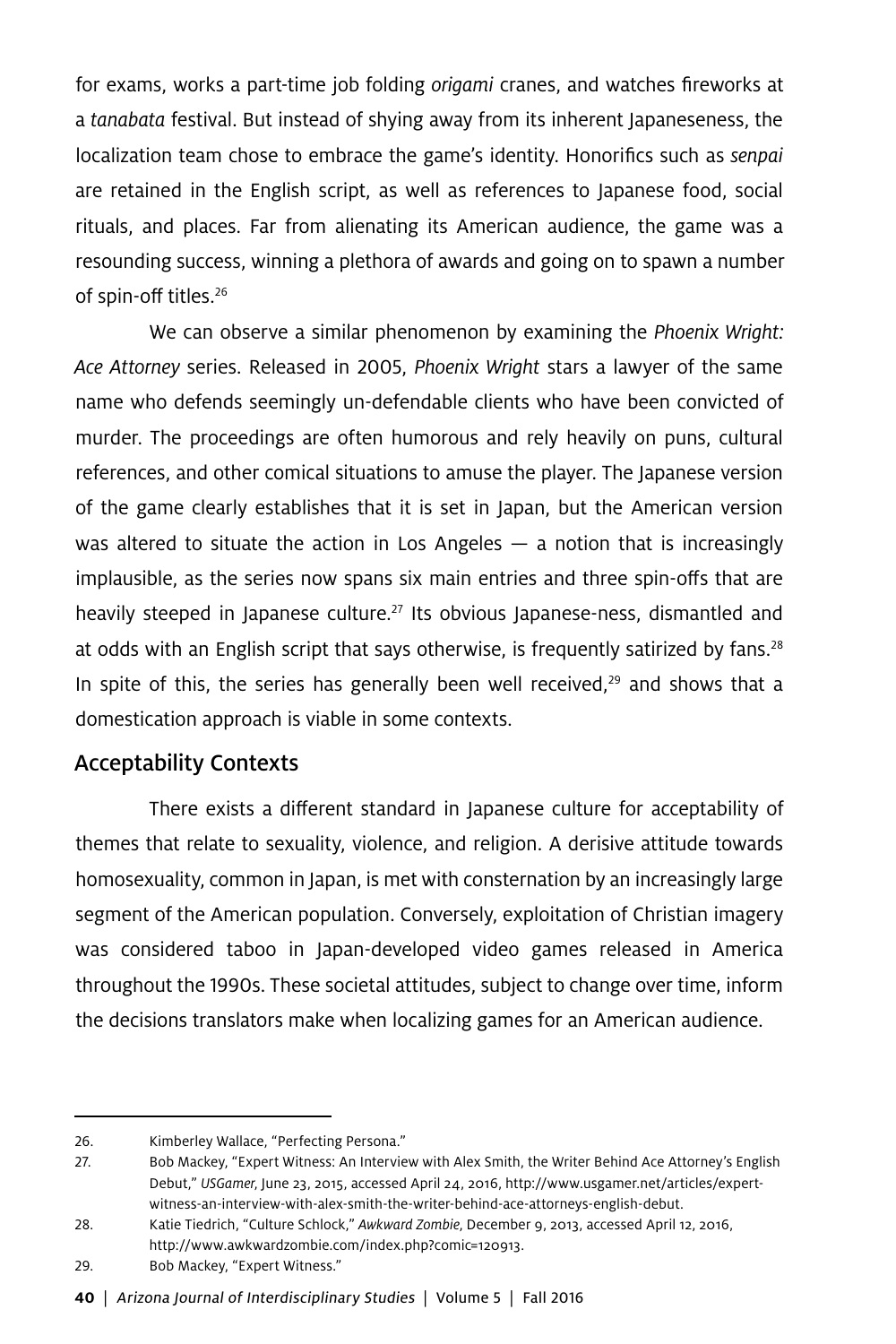Sexuality in gaming is a sensitive topic, and one that has historically been subject to censure by conservative critics. In 2008, a Fox News anchor went so far as to falsely accuse sci-fi RPG *Mass Effect* of being a "sex simulator," creating a shortlived "Sexbox" scandal that solidified the topic's contentiousness.<sup>30</sup> Cameron Lee, a producer at *Mass Effect d*eveloper Bioware, argues that expression of sexuality in games need not be so stigmatized, calling it a mode of fantasy fulfillment:

> Your fantasies may be different to mine in terms of gender, sexuality, race, class, how you look, all these things," Lee stated at Gamescom in Germany. "We're not going to force you to be a fixed character, that you have to be this male guy that runs through the world and looks a certain way, walks a certain way. 31

While sex is similarly taboo in Japan, the country has a far more lenient attitude towards one particularly problematic mode of engaging in sexual fantasy: the sexualization of minors. Japan's manga (comic) industry, which generates around \$3.6 billion in sales annually, $32$  is replete with material that features young girls engaged in sexually explicit acts. Japan was also the last country in the Organisation for Economic Co-operation and Development (OECD) to outlaw possession of child pornography, which did not happen until 2014.

While mainstream video games are by and large free of explicit sexual material, highly eroticized female characters are frequently depicted in Japanese video games. This phenomenon has its roots in the rising popularity of *moe. Moe*, "a neologism used to describe a euphoric response to fantasy characters of representations of them,"<sup>33</sup> is an attribute possessed by "pure," innocent-looking girls who elicit a feeling of adoration and protectiveness from their admirers. There is debate over whether *moe* can be conflated with *lolicon*, or lolita complex  $-$  a sexual interest in young girls as they are depicted in manga  $-$  but games are undeniably featuring *moe* characters as a selling point in the modern market.

<sup>30.</sup> Seth Schiesel, "Author Faults a Game, and Gamers Flame Back," *The New York Times*, January 26, 2008, accessed April 16, 2016, http://www.nytimes.com/2008/01/26/arts/television/26mass.html.

<sup>31.</sup> Rhuaridh Marr, "Bioware Producer: Gender and Sexuality in Games Shouldn't be an Issue," *MetroWeekly*, August 15, 2014, accessed April 16, 2016, http://www.metroweekly.com/2014/08/bio ware-producer-gender-and-sexuality-in-games-shouldnt-be-an-issue/.

<sup>32.</sup> James Fletcher, "Why hasn't Japan banned child-porn comics?" *BBC News*, January 7, 2016, ac cessed April 16, 2016, http://www.bbc.com/news/magazine-30698640.

<sup>33.</sup> Patrick W. Galbraith, "Moe: Exploring virtual potential in post-millennial Japan," *Electronic Journal of Contemporary Japanese Studies 9*, no. 3, October 31, 2009, accessed April 16, 2016, http://www.japane sestudies.org.uk/articles/2009/Galbraith.html.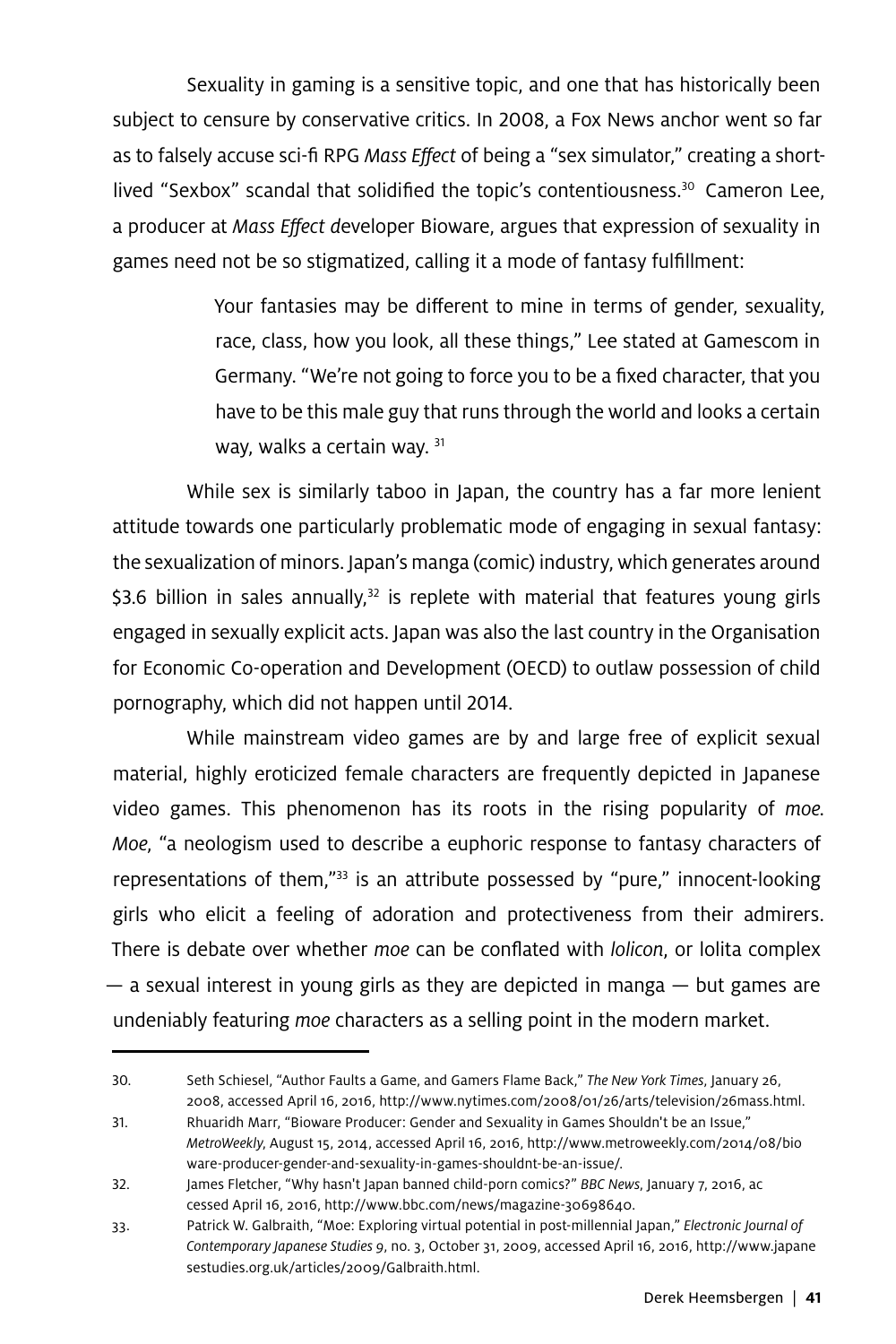A number of recent high profile video games have featured young looking, stereotypically moe characters in provocative clothing, which has prompted some localization teams to tone down their overt sexuality before releasing the games in North America. *Xenoblade Chronicles X*, a sci-fi RPG in which the player works to colonize an alien world after humanity is forced to flee from Earth, features a character named Lin Lee Koo. Lin Lee is thirteen-years-old in the Japanese version, but her age was increased to fifteen for the North American release. Furthermore, the player can customize her appearance with a number of outfits, one of which is a two-piece bathing suit that reveals the underside of her breasts, as well as much of her pubic area. In the international version of the game, this swimsuit was replaced with a more conservative tank top and shorts.<sup>34</sup> The Japanese version of *Xenoblade Chronicles X* also features a character creation tool with an option to control the size of the player character's breasts. This was removed for the North American release.35 *Bravely Default*, an RPG featuring four heroes on a quest to revitalize their dying world, received similar treatment in 2014. The Japanese version includes revealing swimsuits for two of the main female characters, both of whom are underage teenagers. The North American release features slightly more conservative swimsuits and raises both girls' ages to eighteen.36 In both of these cases, the de-sexualization of the characters in question speaks less of a righteous impulse to deny consumers unedited material, and more of an awareness of the inappropriate nature of sexualized minors in Western culture.

Homosexuality is another taboo topic in Japan that is generally represented in media with less dignity than it is in North America. As Western culture moves to normalize homosexuality as a valid lifestyle, Japanese culture continues to repress it or conflate it with being transgender.<sup>37</sup> Same-sex attraction was the punchline of a joke in *Fire Emblem Fates*, a strategy RPG that contains ancillary relationship-

**42** | Arizona Journal of Interdisciplinary Studies | Volume 5 | Fall 2016

<sup>34.</sup> Tom Phillips, "Nintendo Censors Skimpy Xenoblade Chronicles X Costumes in West," *Eurogamer*, Feb ruary 11, 2015, accessed April 16, 2016, http://www.eurogamer.net/articles/2015-11-02-nintendo-cen sors-skimpy-xenoblade-chronicles-x-costumes-in-west-report.

<sup>35.</sup> Martin Robinson, "Xenoblade Chronicles X's English Version Ditches Breast Slider," *Eurogamer.* No vember 16, 2015, accessed April 16, 2016, http://www.eurogamer.net/articles/2015-11-16-xenobladechronicles-xs-english-version-ditches-breast-slider.

<sup>36.</sup> Luke Karmali, "Bravely Default Censored for Western Release," *IGN*, January 3, 2014, accessed April 16, 2016, http://www.ign.com/articles/2014/01/03/bravely-default-censored-for-western-release.

<sup>37.</sup> Mark J. McLelland, "Male Homosexuality and Popular Culture in Modern Japan," *Intersections 1*, no. 3, January 2000, accessed April 25, 2016, http://intersections.anu.edu.au/issue3/mclelland2.html.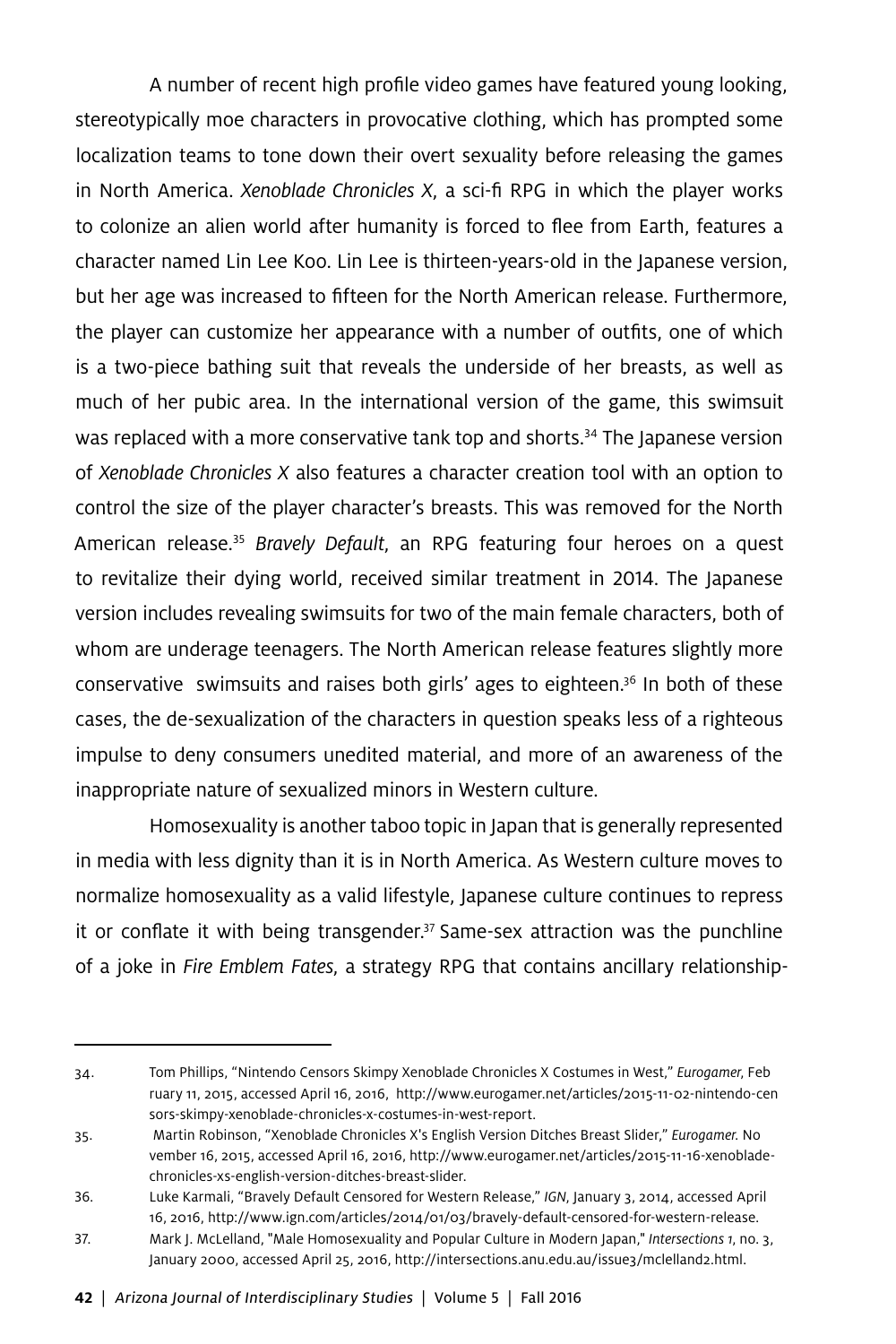building elements. The player can pair characters together and utilize their affinities for one another as a tactical advantage in battle. One such female character, Soleil, indicates an exclusive interest in other women. However, the player, if controlling a male character, can give Soleil a magic potion that causes her to see men as women. This tricks Soleil into falling in love with the player character, and the two enter into a relationship.<sup>38</sup> This scene was rewritten in the North American version of the game for its potential interpretation as a parallel for gay conversion therapy, or even rape by way of removing Soleil's ability to consent. The localized version retains Soleil's affection for women, but characterizes her as ostensibly pansexual.<sup>39</sup> This revision sparked a flurry of outrage and discourse, with critics lambasting Nintendo for policing the content of their games.<sup>40</sup> An alternate take by localization editor Nich Maragos, who worked on *Fire Emblem Fates*, is that games should be striving for inclusivity and listening to marginalized voices.<sup>41</sup> While this localization received a mixed response, it proves that cultural attitudes towards this subject do indeed differ and are of worthy consideration during the translation process.

Religious imagery was especially susceptible to censorship in the early days of localization. Nintendo has a history of avoiding religious subject matter, and even included a relevant clause in its policy for game developers in 1988, forbidding "symbols that are related to any type of racial, religious, nationalistic, or ethnic group, such as crosses, pentagrams, God, Gods (Roman mythological gods are acceptable), Satan, hell, [and] Buddha."<sup>42</sup> The company removed crosses from games like *Castlevania* and *Earthbound*, while churches in *Dragon Warrior* were secularized into "clinics." One game, *ActRaiser*, put the players in the role of God, who walks the earth in the form of a human warrior in order to vanquish demons. The English

<sup>38.</sup> Nathan Grayson, "Nintendo Removes Controversial Scene From English Version Of Fire Emblem Fates," *Kotaku*, January 21, 2016, accessed April 16, 2016, http://kotaku.com/nintendo-removes-con troversial-scene-from-english-versi-1754349779.

<sup>39.</sup> Xkan, "Fire Emblem Fates: Soleil's Localized Support Conversation (Full)," *Kantopia*, February 17, 2016, accessed April 16, 2016, https://kantopia.wordpress.com/2016/02/17/fire-emblem-fates-soleils-local ized-support-conversation-full/.

<sup>40.</sup> Erik Kain, "'Fire Emblem Fates' and The Curious Case Of Localization," *Forbes*, February 29, 2016, accessed April 16, 2016, http://www.forbes.com/sites/erikkain/2016/02/29/fire-emblem-fates-andthe-curious-case-of-localization-gone-terribly-wrong/.

<sup>41. &</sup>quot;Nich Maragos - #roomforeveryone," *YouTube*, November 5, 2014, accessed April 16, 2016, https:// www.youtube.com/watch?v=dRyG5\_HSSy4.

<sup>42.</sup> John Markley, "A Look at the Religious Censorship in Nintendo of America's Games," *The Escapist*, No vember 23, 2015, accessed April 17, 2016, http://www.escapistmagazine.com/articles/ view/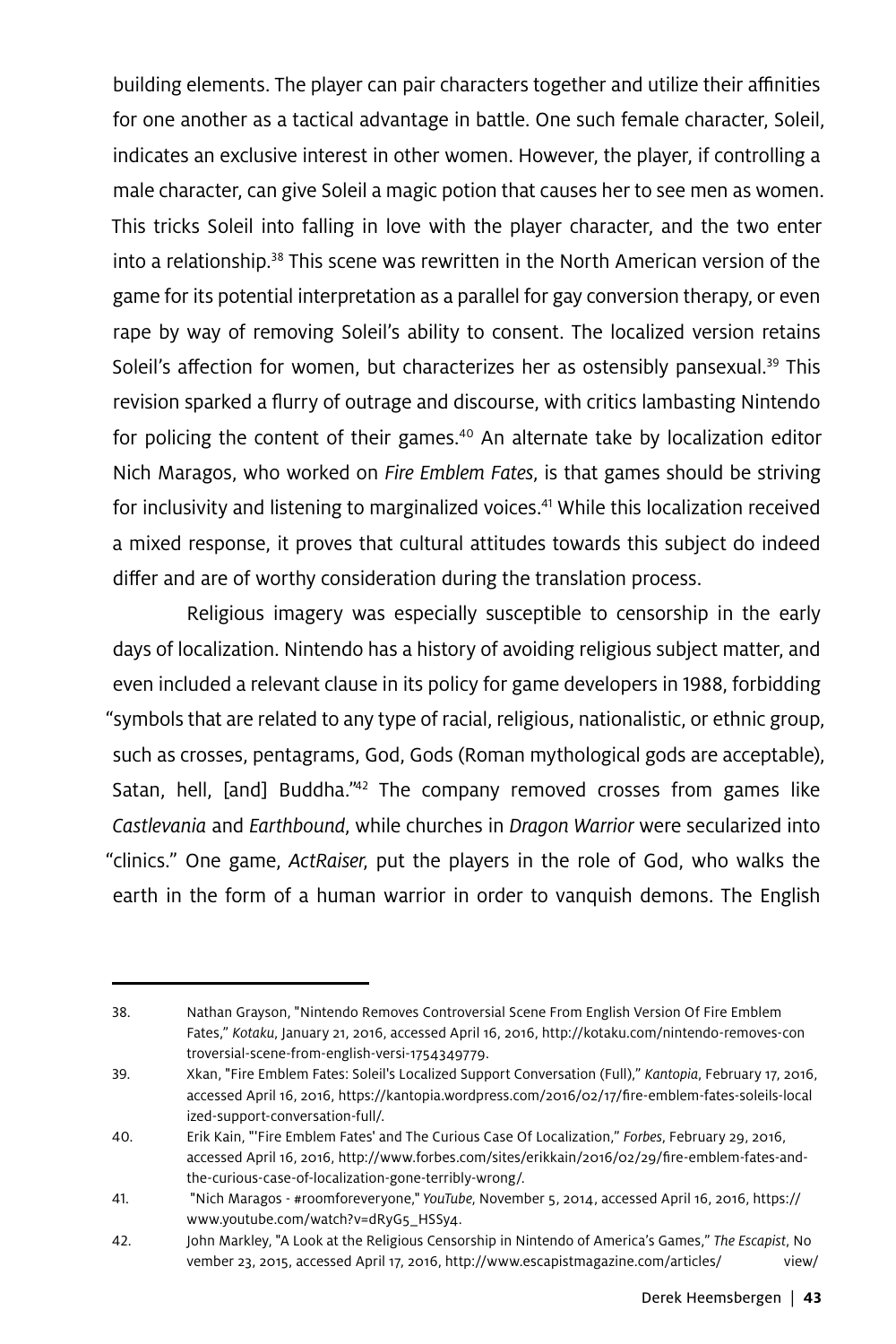version of the game changes God into a more spiritually ambiguous being known as "the Master."43 Nintendo required these alterations in an effort to maintain a familyfriendly, non-denominational image. The Nintendo of today is more permissive: *Shin Megami Tensei IV*, the latest title in a series rife with religious imagery, arrived unedited in North America and enjoyed considerable commercial success.<sup>44</sup> Religion appears to be an area that requires less localization than others in the current market.

### Character Limits

Japanese-to-English localization is profoundly affected by orthographical differences between the two languages. A challenge manifests on two fronts: first, the software itself must permit conversion of double-byte encoded characters (used in Japanese script) to single-byte English characters.<sup>45</sup> This means that text boxes must be expandable in order to accommodate the spatial needs of wider English letters. Second, and more important where translation is concerned, is the need for localized text to fit into these strict spatial limitations. This challenge is evident in a widely-publicized image comparing the character count of the *Legend of Heroes* game series to the Wheel of Time book series. The creator of the image provided an example sentence, "エメラスの発見により高度な文明が誕生" (*emerasu no hakken ni yori koudona bunmei ga tanjou*), translated as "with the discovery of Emelas, an advanced civilization was born."<sup>46</sup> The Japanese text contains eighteen characters; in comparison, the English text requires sixty-three characters — three and a half times as many as the Japanese — to communicate the same idea. Localization must employ a transcreational approach in order to fit English text into existing space, as the localization team did for weapon and armor names in *Final Fantasy X*, 47 or engineer a solution that creates additional room.

features/15045-Nintendo-of-America-Used-Religious-Censorship-to-Avoid-Controver.

<sup>43.</sup> Mike Fahey, "Losing Our Religion," *Kotaku*, April 5, 2010, accessed April 17, 2016, http://kotaku. com/5509744/losing-our-religion.

<sup>44.</sup> Sal Romano, "Shin Megami Tensei IV sales top 600,000," *Gematsu*, July 26, 2015, accessed April 17, 2016, http://gematsu.com/2015/07/shin-megami-tensei-iv-sales-top-600000.

<sup>45.</sup> Carmen Mangiron Hevian, "Video Games Localisation," 306-323.

<sup>46. @</sup>endlesshistory, "This is what happens when I lose my temper and I'm super... " Twitpic, December 28, 2012, accessed April 12, 2016, http://twitpic.com/bq5of9.

<sup>47.</sup> Alberto Fernández Costales, "Exploring Translation Strategies in Video Game Localisation," 385-408.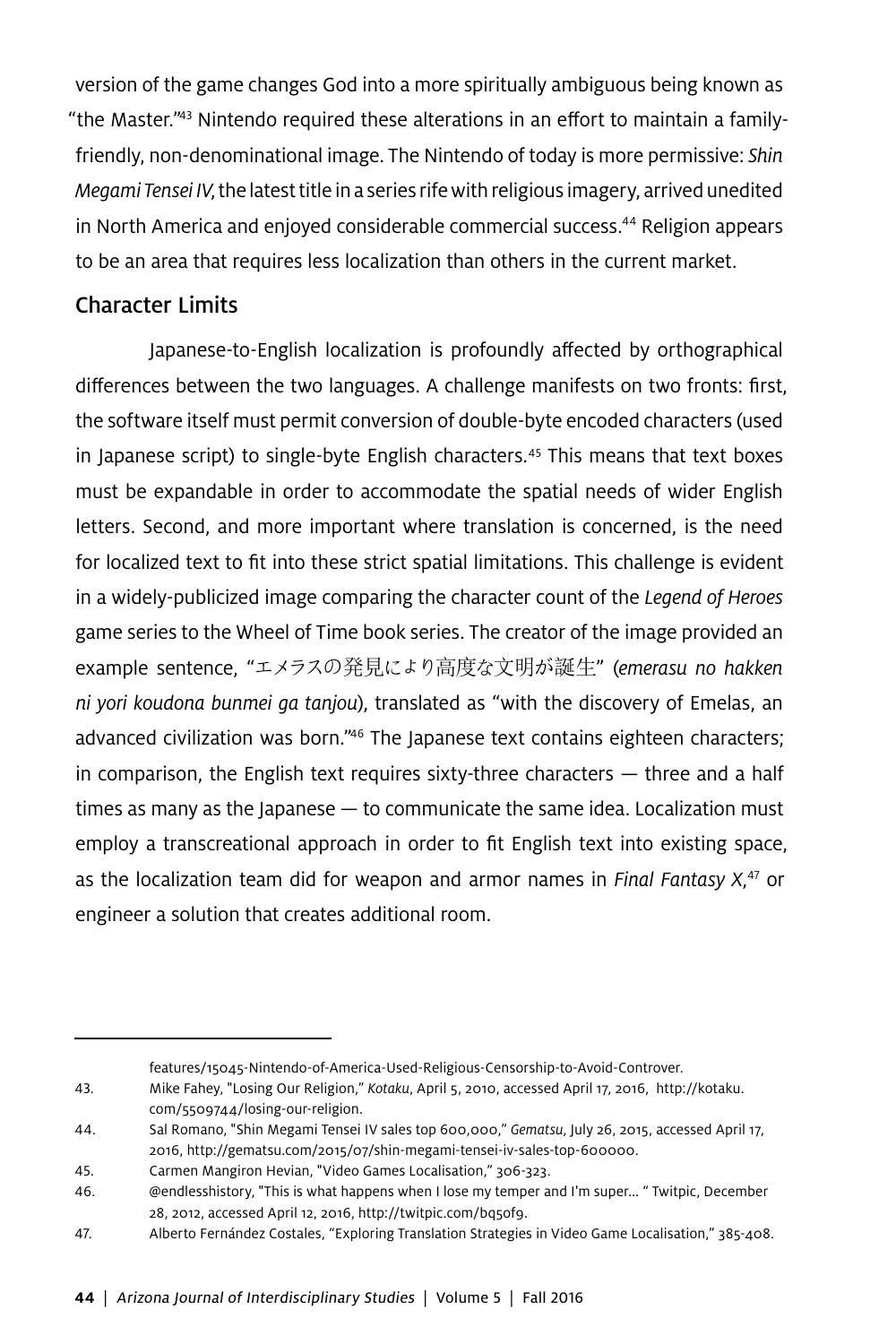### What are the Best Practices for Game Localization?

Given the current discourse on the subject, some conclusions can be reached regarding the best practices for game localization. First, the hybrid nature of the modern video game rejects genre-based translation as a viable approach. Instead, localization should use a context-sensitive approach that accounts for cultural differences, character limits, and, when appropriate, varying standards of acceptability for contentious material. This is not to say that translators should be given *carte blanche* to censor material that they find objectionable; rather, their translation should be done with an awareness of the social progress being made in their target market. There is a fine line between compromising an artist's original vision and recognizing potentially problematic thematic material that must be negotiated on a case-by-case basis. This lends credence to veteran localization editor Nich Maragos' assertion that localization can only benefit from incorporating more inclusive practices.

In regard to literal translation, problems arise when this approach is used for games that tell complex stories, depict foreign cultures, or otherwise necessitate creativity on the part of the translator. Meaning is lost when cultural references are translated without an awareness of the target audience's familiarity with those concepts. Humor in particular is poorly served by literal translation, as jokes require an understanding of how linguistic and social norms are being flouted in a given context to land effectively. Furthermore, because we live in an increasingly globalized world, it is less necessary to make changes that erase cultural idiosyncrasies. A mixture of domestication and foreignization strategies is advocated to preserve the "flavor" of distinctly Japanese material, while making it approachable for Western audiences; the localization of *Persona 4* is an excellent example of this approach. It is also extremely valuable for the localizer to possess knowledge of meta-textual references. Extensive familiarity with existing lore assists the translator in maximizing consistency between games in the same series, as well as helps them make decisions about how to approach difficult themes by using context in tandem with their knowledge as a guide. Meta-textual knowledge also includes an awareness of existing conventions, such as non-translation of specific terms where appropriate, that ensures players' expectations are met.